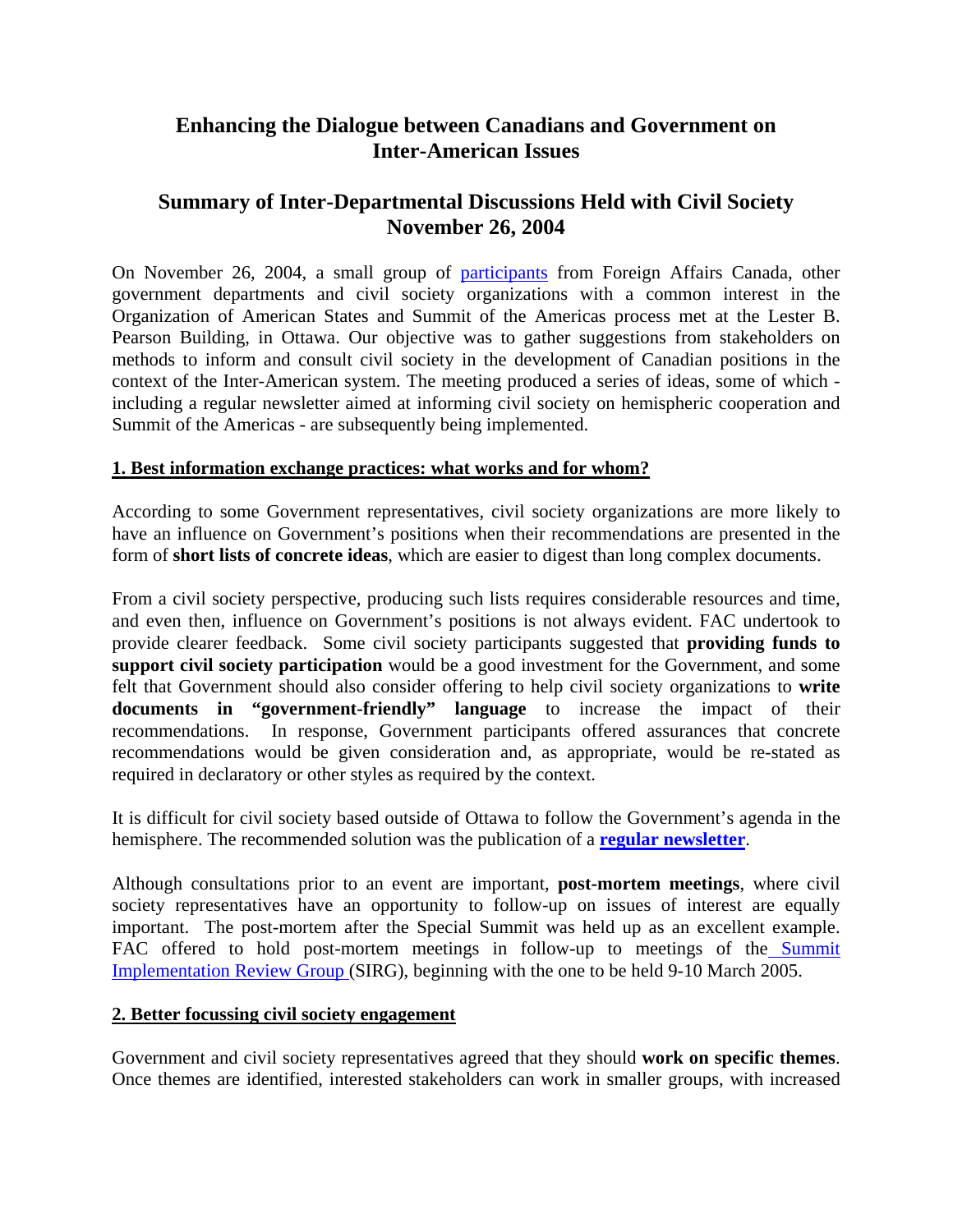efficiency. In addition to the importance of organizing thematic consultations on specific issues, civil society raised the importance of ensuring that **consultations are sustainable**.

Although trade-related issues - such as corporate social responsibility, corruption, and small and medium enterprises - are often discussed at the OAS and Summits, International Trade Canada has its own consultation process on the Free Trade Area of the Americas (FTAA). Civil society was encouraged to pursue its interest in providing input on the FTAA through that process.

## **3. Expanding the dialogue**

In the lead-up to the Fourth Summit of the Americas, which will focus on the theme "Creating jobs to fight poverty and strengthen democratic governance", the Government of Canada would like to encourage the **involvement of the business sector.** Canadian business is mainly interested in investment, opening markets and having a predictable climate in which to do business. The Government is more likely to get them involved by approaching them on those issues as they relate to the Summit theme. An approach that has proven effective in the past was to provide funding to an umbrella organization such as the Canadian Chamber of Commerce to gather input through a series of cross-Canada roundtables.

The Canadian Foundation for the Americas (FOCAL) also announced its **intention to organize regular meetings for Canadian civil society** and possibly some Washington-based organizations in preparation for the Summit.

### **4. Channels of Communications**

FAC shares regularly updated information on its **website** www.americascanada.org, to which a "Countdown to the Summit" section will soon be added. Following requests from civil society, FAC advised that sectoral meetings would be flagged and that links to ITCan sites would be added for FTAA information. The official Government of Canada response to the Argentine concept paper on the Summit theme is now available on the Summit Secretariat website. Comments from Civil Society can be submitted to the Secretariat office and copied to the Argentine chair.

Given the human resources needs involved, a FAC website "chat box" is not feasible. However, the idea of a **newsletter** supported by many civil society representatives and mentioned in section 1 of this report is now being implemented. A **protected website** for Canadian eyes only was recommended as a means to share information and is being explored. **Face to face meetings as well as more regular contact** by telephone and email, it was agreed, are also important, and the suggestion was made that such meetings could be co-sponsored to share the financial burden. Civil society could share mailing lists to help expand the communications network.

#### **5. Two-way communication**

Hemispheric cooperation is happening not only at the government level, and the Government would welcome being kept informed of civil society's activities in this regard. Civil society representatives confirmed that they were active in the hemisphere; initiatives by the Indigenous